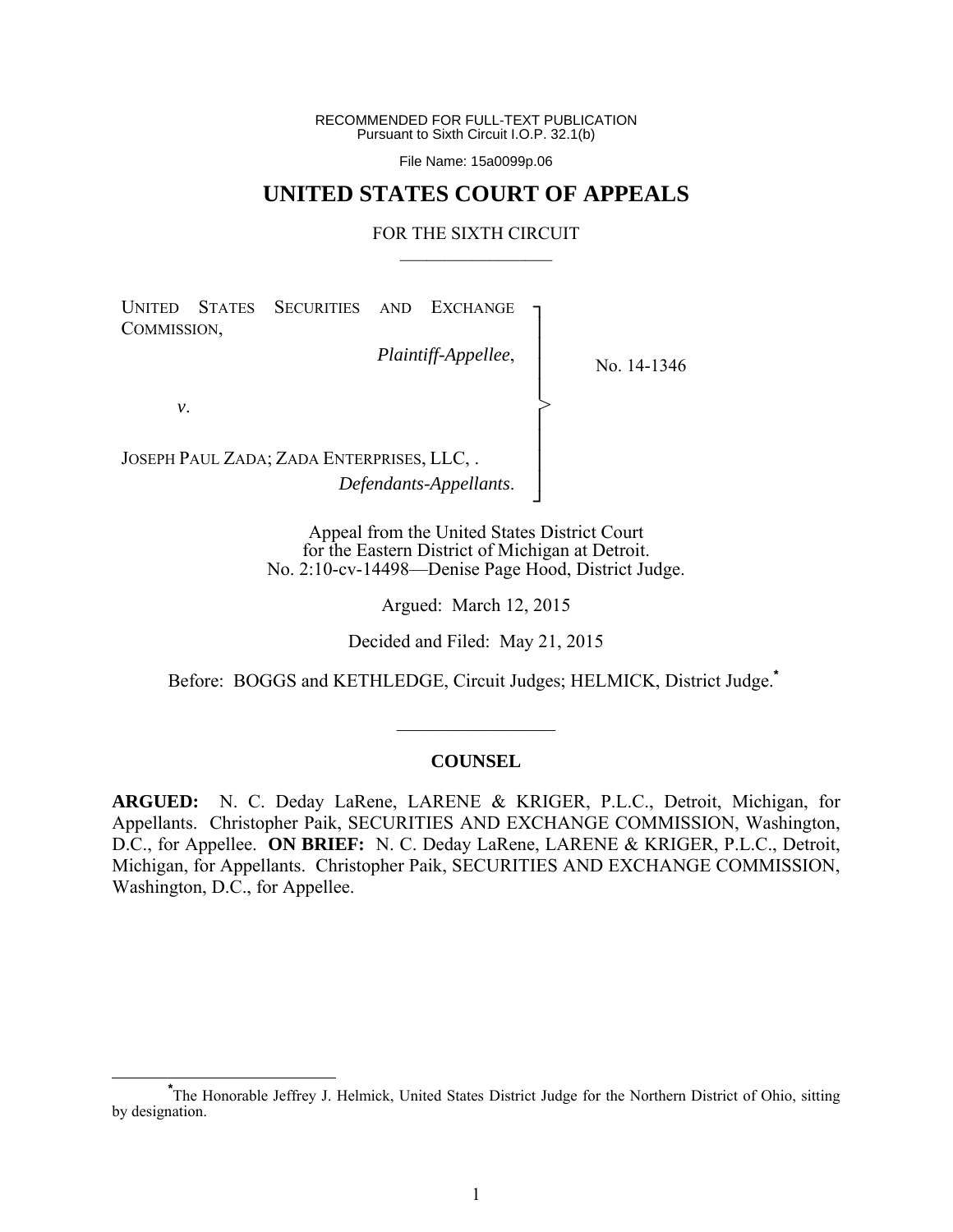# **OPINION**  $\frac{1}{2}$  ,  $\frac{1}{2}$  ,  $\frac{1}{2}$  ,  $\frac{1}{2}$  ,  $\frac{1}{2}$  ,  $\frac{1}{2}$  ,  $\frac{1}{2}$  ,  $\frac{1}{2}$  ,  $\frac{1}{2}$

 $\frac{1}{2}$  ,  $\frac{1}{2}$  ,  $\frac{1}{2}$  ,  $\frac{1}{2}$  ,  $\frac{1}{2}$  ,  $\frac{1}{2}$  ,  $\frac{1}{2}$  ,  $\frac{1}{2}$  ,  $\frac{1}{2}$ 

 KETHLEDGE, Circuit Judge. Federal securities laws are broad enough to regulate "virtually any instrument that might be sold as an investment." *Reves v. Ernst & Young*, 494 U.S. 56, 61 (1990). Here, Joseph Zada sold fake investments in Saudi Arabian oil to dozens of unsuspecting victims. The SEC eventually discovered Zada's scheme and filed this civilenforcement action, alleging that Zada violated provisions of the Securities Act of 1933 and the Securities Exchange Act of 1934. The district court granted summary judgment to the SEC, ordering Zada to pay about \$56 million in damages and a civil penalty of \$56 million more. Zada now argues that the investments he sold were not securities and thus not subject to regulation under the Securities Acts. He also argues that the civil penalty improperly punishes him for invoking his Fifth Amendment privilege against self-incrimination. We affirm.

# I.

#### $A<sub>1</sub>$

 The SEC's undisputed evidence reveals the following. Zada presented himself to friends and acquaintances as an extremely wealthy man. He owned mansions in Michigan and Florida, hosted extravagant parties, and travelled with bodyguards. Zada offered potential investors an opportunity to share in his apparent wealth: through his connections with royalty in Saudi Arabia, he would combine their money with his to make large purchases of oil that would be stored on offshore tankers. Zada's partners in the Middle East would keep the oil on tankers when prices were low, and sell it when prices were high. Zada told investors they could expect returns of up to 40% in as little as two months. The scheme raised about \$60 million from investors in Michigan and Florida, including \$40 million from former Detroit Red Wings hockey star Sergei Federov. Other investors included a horse trainer, a plastic surgeon, and several firefighters.

In return for their money, Zada gave the investors promissory notes issued by him or his company, Zada Enterprises. On their face, the notes say nothing about an oil-investment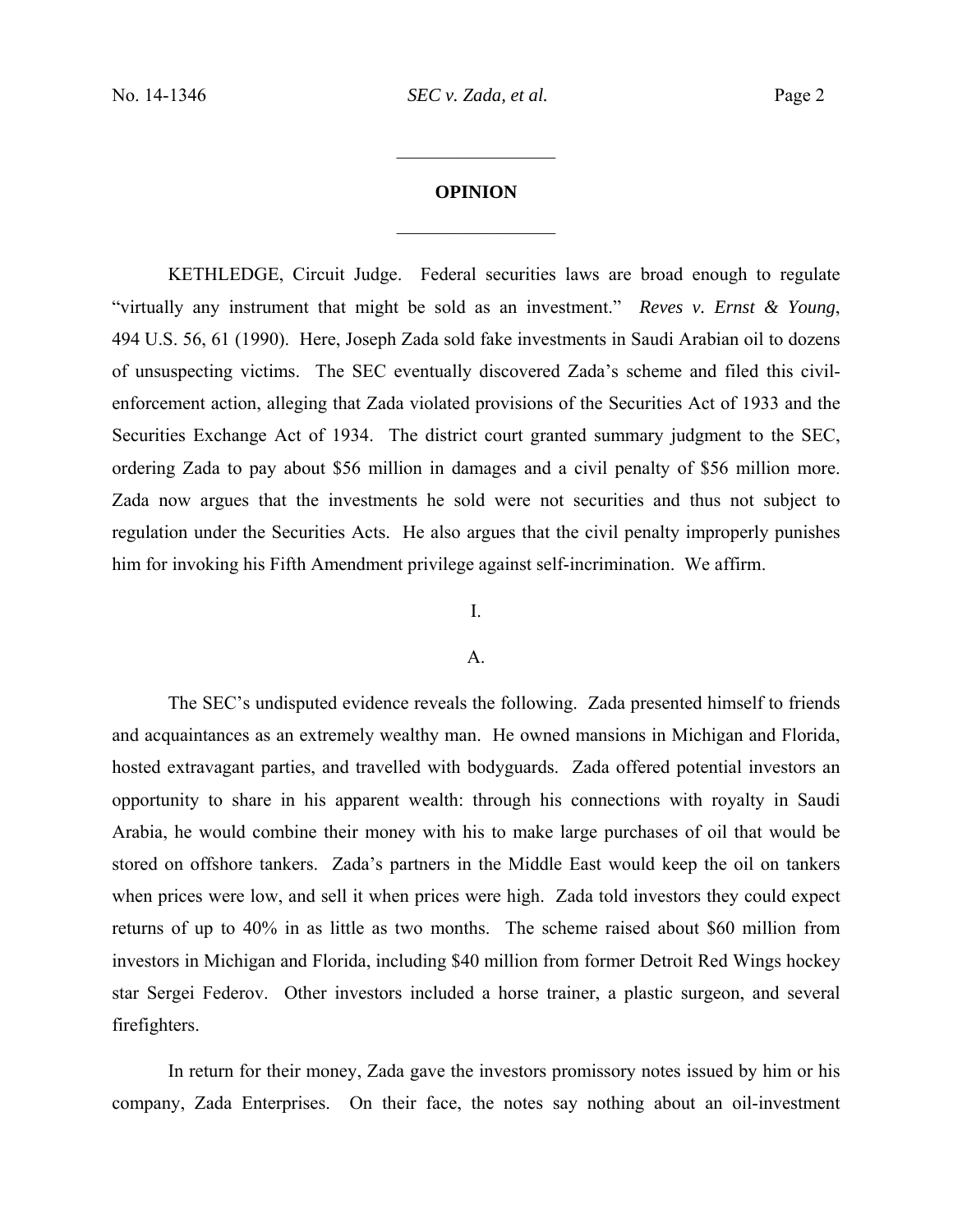# No. 14-1346 *SEC v. Zada, et al.* Page 3

scheme; instead, they say that Zada will pay a principal amount plus interest (at rates far lower than Zada had told the investors). Zada assured the investors that the notes were necessary only to ensure that the investors would be repaid by Zada's family if something happened to him.

 Little of what Zada told the investors was true. Zada's connections with Saudi royalty existed only in his imagination. On one occasion Zada invited investors to a party, where he paid actors to pose as a Saudi prince and princess. And Zada never bought any oil; instead, he used the investors' money to pay his personal expenses, which were substantial. For example, Zada spent over \$4 million of investors' money to pay his personal credit-card bills. When Zada paid investors anything, he used money raised from other victims.

### B.

 Zada's scheme eventually came to the attention of the SEC, which filed this civilenforcement action against Zada and Zada Enterprises (collectively, Zada). *See* 15 U.S.C. §§ 77t(d), 78u(d). The SEC alleged that Zada's scheme violated the anti-fraud provisions of the Securities Acts, *see* 15 U.S.C. §§ 77q(a), 78j(b); 17 C.F.R. § 240.10b-5, and that Zada failed to register securities in violation of 15 U.S.C. § 77e. During discovery, nine investors testified that Zada had induced them to participate in the scheme described above. Sergei Federov signed an affidavit to the same effect. Zada himself refused to testify, asserting his privilege against selfincrimination. (The government is pursuing criminal charges against him in Florida.) Instead, Zada offered an affidavit from his attorney, which stated that some of the investors had referred to the money they gave Zada as "loans." Zada also offered an affidavit from a former teammate of Federov, who said that Federov had said the money he gave Zada was a loan.

 The SEC moved for summary judgment, which the district court granted. The court later ordered Zada to pay a disgorgement award of \$56,571,242.99, plus interest, and ordered him to pay the same amount as a civil penalty. *See* 15 U.S.C. §§ 77t(d), 78u(d)(3). In total, the court ordered Zada to pay about \$120 million. Zada appeals, challenging the court's summaryjudgment decision and the civil penalty.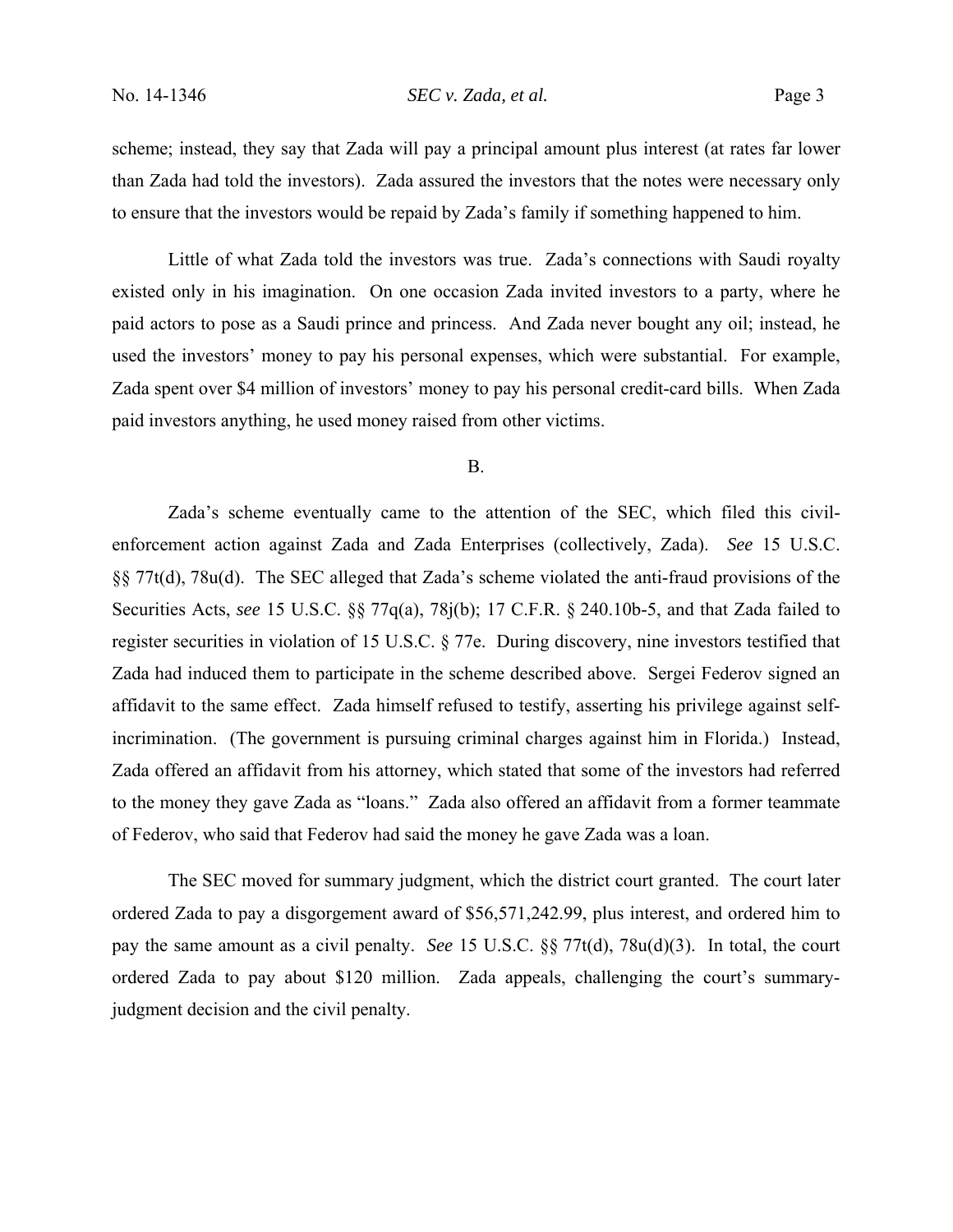II. A.

1.

 We review the district court's grant of summary judgment de novo. *Martin Cnty. Coal Corp. v. Universal Underwriters Ins. Co.*, 727 F.3d 589, 593 (6th Cir. 2013). Summary judgment is appropriate if there is no genuine dispute as to any material fact. *Id.*

 A threshold question for all of the SEC's claims is whether Zada sold "securities" within the meaning of the Securities Acts. Zada says he did not. The SEC responds that Zada sold "notes," which the Securities Acts include on a long list of instruments that are presumptively securities under the Securities Acts. 15 U.S.C. §§ 77b(a)(1), 78c(a)(10). Not every note is a security, however, because the purpose of the Securities Acts is to regulate capital markets, not to "creat[e] a general federal cause of action for fraud." *Reves*, 494 U.S. at 65.

To rebut the presumption that a particular note is a security, a defendant must show that the note bears a "family resemblance" to a list of instruments that are not securities. *Id.* That list includes consumer debt, home-mortgage loans, character loans to bank customers, and shortterm commercial debt. *Id.* Whether the note bears a resemblance to one of those instruments depends on four factors: first, "the motivation prompting the transaction"; second, the "plan of distribution"; third, the "'reasonable expectations of the investing public'"; and fourth, whether a "risk-reducing factor" (for example, another regulatory scheme) makes "'application of the Securities Acts unnecessary.'" *Bass v. Janney Montgomery Scott, Inc.*, 210 F.3d 577, 585 (6th Cir. 2000) (quoting *Reves*, 494 U.S. at 66-67).

The first *Reves* factor—the motivations that prompted the buyers to enter into the transactions—turns on whether the buyers' purpose was "investment (suggesting a security) or commercial or consumer (suggesting a non-security)." *Pollack v. Laidlaw Holdings, Inc.*, 27 F.3d 808, 812 (2d Cir. 1994). Here, the SEC presented testimony from several investors and an affidavit from another, all to the effect that Zada gave them the notes as part of a scheme to invest in Saudi oil. Zada himself offered no testimony to the contrary, since he chose to invoke his privilege against self-incrimination. And this is a civil case, so the district court could infer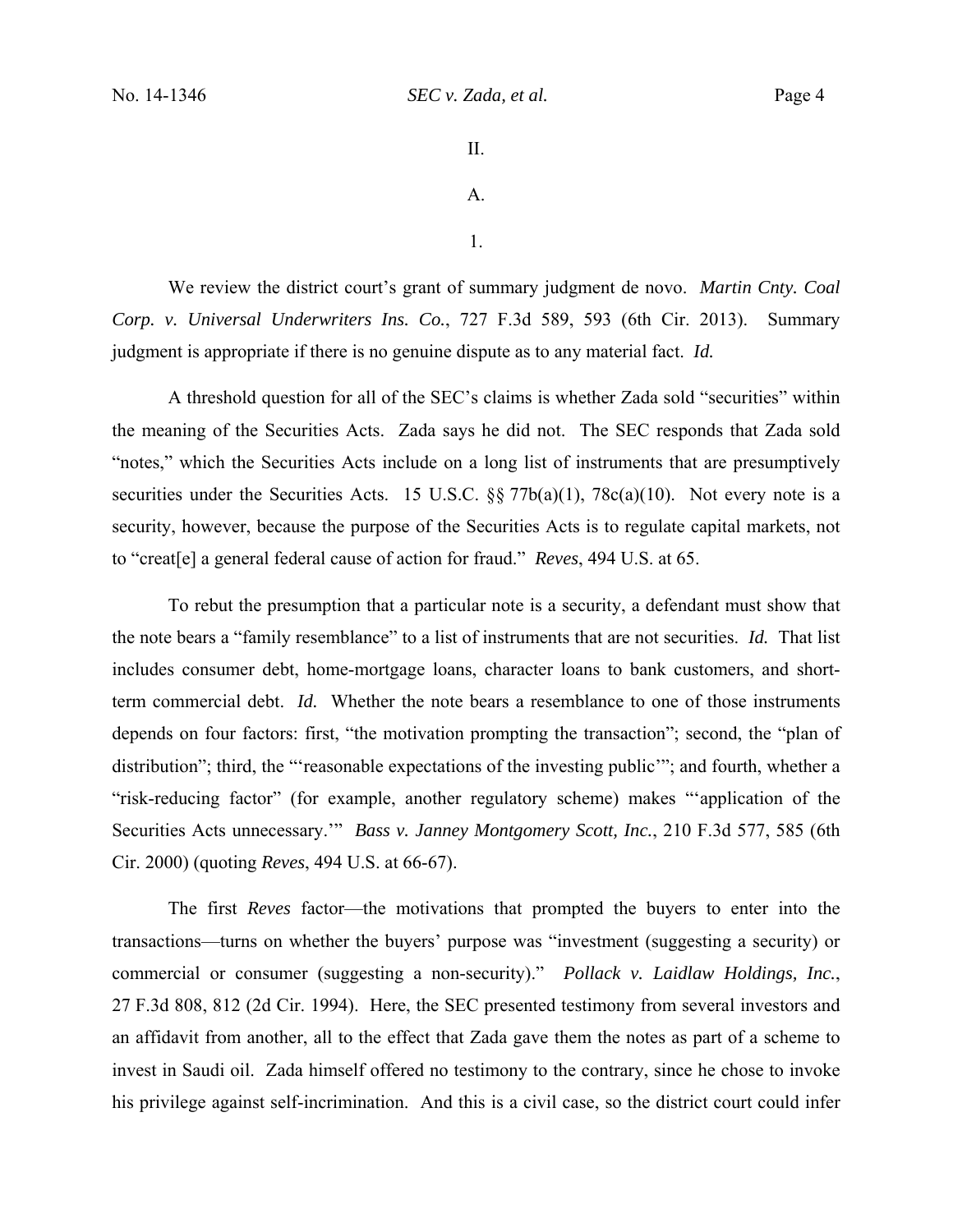from Zada's silence that the investors' testimony was true. *See Hoxie v. DEA*, 419 F.3d 477, 483 (6th Cir. 2005).

In response, Zada contends that some of the investors referred to the transactions as "loans," which in his view means the notes are not securities. But the terms are not mutually exclusive. A corporate bond, for example, is both a loan to the corporation and an investment for the lender. Moreover, in determining whether an investment is a security, we look to "economic realities[,]" not to "moniker[s] or label[s]." *SEC v. Wallenbrock*, 313 F.3d 532, 538 (9th Cir. 2002). Thus, what matters is why Zada's investors gave him their money; and it is doubtful that 60 investors—including several firefighters and a horse trainer—would make personal loans to a self-styled multimillionaire. Hence the first factor favors the SEC.

 The second factor is the "plan of distribution" for the instruments. If notes are sold to a wide range of unsophisticated people, as opposed to a handful of institutional investors, the notes are more likely to be securities. *See Pollack*, 27 F.3d at 813-14. Here, Zada sold the notes to about 60 people in two states. One was a hockey player; another was a plastic surgeon; another was a firefighter. Thus, Zada sold the notes to a variety of laypersons, which means this factor likewise favors the SEC.

 The third factor—the reasonable expectations of the investing public—suggests that notes are securities if a reasonable person would expect the securities laws to apply to them. *Id.* at 814. As shown above, Zada's victims thought they were making lucrative investments in oil, which is traded on global markets. And federal securities laws are broad enough to cover "virtually any" marketable investment. *Reves*, 494 U.S. at 61. Thus, a reasonable person who gave Zada money to invest in oil markets would expect that the securities laws apply to the transaction.

 The final *Reves* consideration—whether a risk-reducing factor makes application of the Securities Acts unnecessary—likewise suggests that Zada sold securities. If the notes that Zada gave investors were not securities, then they "would escape federal regulation entirely." *Id.* at 69. Zada responds that he reduced the investors' risk by making some of them beneficiaries of his life-insurance policy and by securing his obligations to other investors with mortgages on his homes. But a life-insurance policy would help Zada's victims only upon his death, and nothing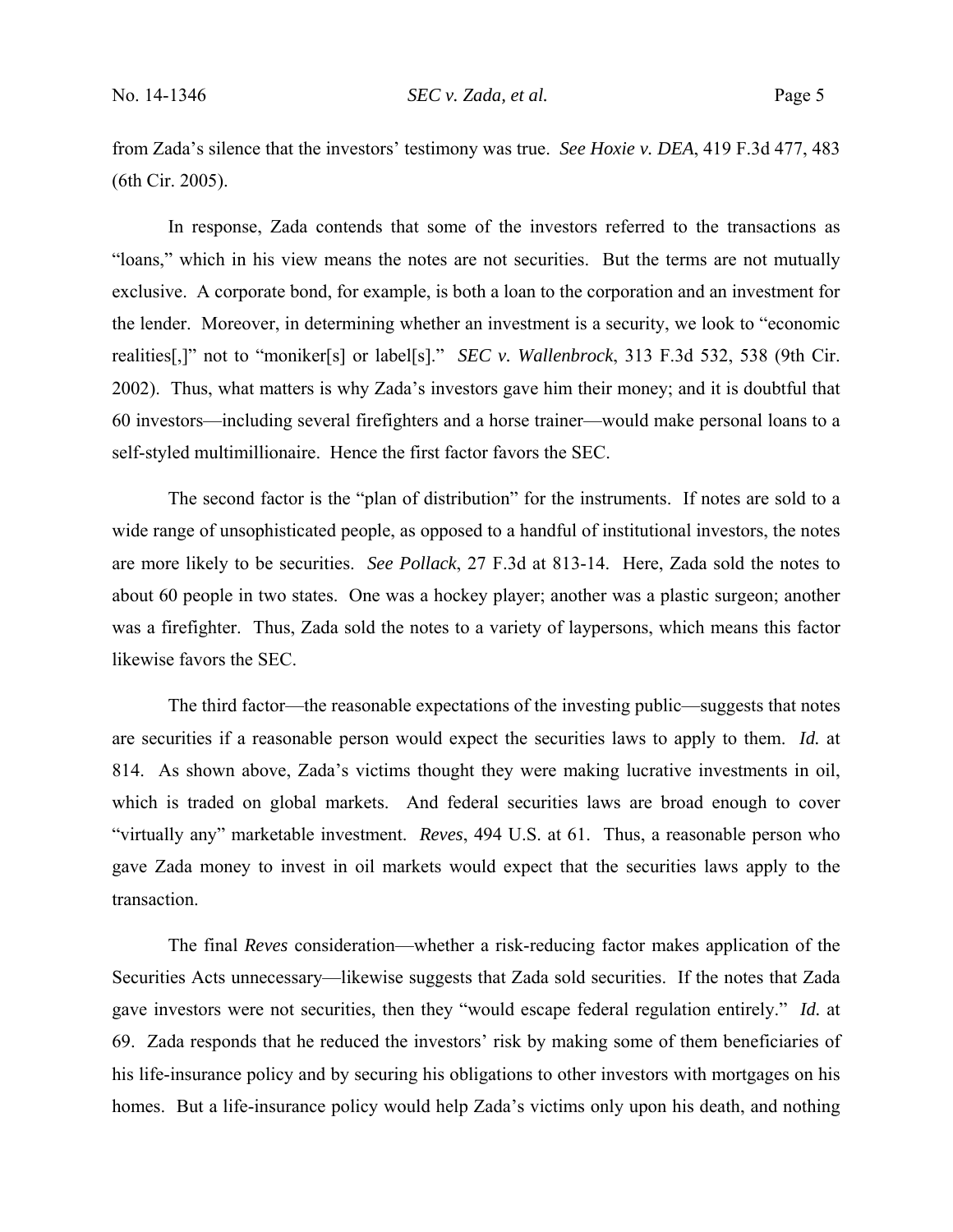in the record suggests that the mortgages secured anywhere near the \$60 million that he raised. Hence this factor favors the SEC as well.

 In sum, Zada has not presented evidence that would allow a reasonable jury to find that he has rebutted the presumption that the notes were securities. To the contrary, all four factors reinforce that presumption. The notes are therefore securities, which means that Zada was required to comply with the Securities Acts.

2.

That the notes were securities makes Zada liable for failing to register them. *See* 15 U.S.C. § 77e. The district court was therefore correct to grant summary judgment on this claim.

That leaves the SEC's claims for securities fraud. The remaining elements of those claims are the same under both of the Securities Acts: the SEC must show that Zada made material misrepresentations or omitted material facts to the investors; that he made the misrepresentations or omissions "in connection with the offer, sale or purchase of securities"; and that Zada either knew he was misleading the investors or was reckless in doing so. *SEC v. George*, 426 F.3d 786, 792 (6th Cir. 2005).

Here, as shown above, Zada told investors that he would use their money to buy oil, when in fact he planned to use the money for his own purposes. Zada presents no evidence that would create a genuine issue of fact to the contrary. Thus, on this record, any reasonable jury would find that Zada lied to the investors.

The remaining two elements are virtually uncontested: first, as shown above, Zada made his misrepresentations in connection with the offer or sale of securities; and second, he knew that he was misleading his investors. Indeed that was the point of the misrepresentations. No reasonable jury could find otherwise.

But Zada argues that the SEC did not prove that he lied to every investor. Specifically, he points out that, although the SEC alleged in its complaint that he made misrepresentations to "at least 60 investors," the SEC offered testimony or sworn statements from only 10. But that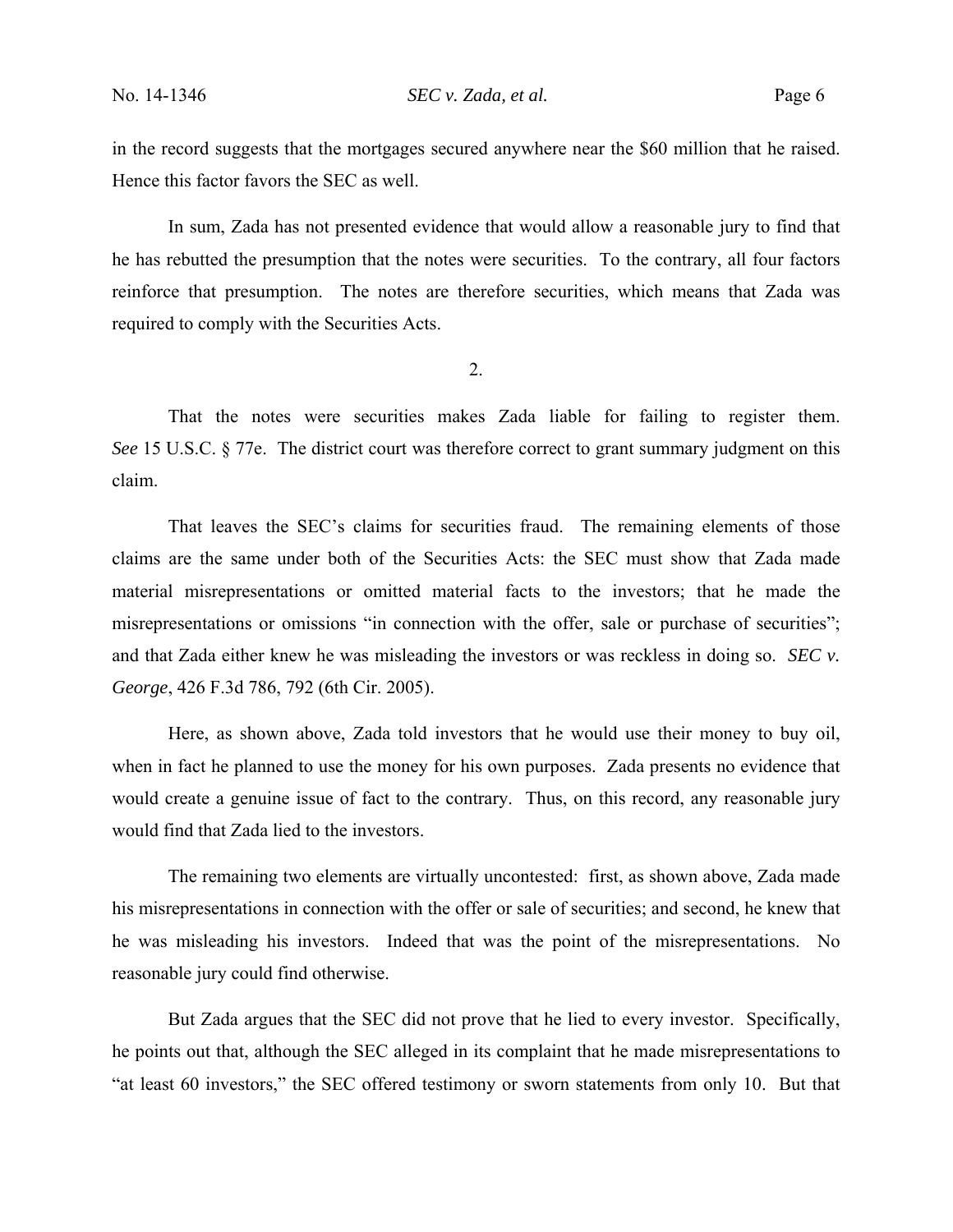disparity is relevant more to the scope of Zada's "ill-gotten gains," *see SEC v. Monterosso*, 756 F.3d 1326, 1336 (11th Cir. 2014), than to the misrepresentation element of the SEC's claims. To establish Zada's liability under the Securities Acts, the SEC was not required to offer testimony from each of Zada's victims; instead, it was required simply to show that Zada made misrepresentations in furtherance of his scheme. *See George*, 426 F.3d at 797.

Our decision in *George* illustrates the point. There, we affirmed the district court's grant of summary judgment to the SEC in a securities-fraud case where the SEC alleged that the defendants had run a Ponzi scheme that raised \$75.8 million from 550 people. 426 F.3d at 788, 791. We treated the fraud as one scheme, without discussing whether the SEC had proved that the defendants made misrepresentations to all 550 investors. *See id.* Instead, we held that summary judgment was proper because the SEC had "establish[ed] all of the securities-fraud elements for each of the defendants individually." *Id.* The SEC has done the same for Zada here; and thus the district court was correct to determine, as a matter of law, that Zada is liable under the Securities Acts.

### B.

 Zada also challenges the district court's damages award, which we review for an abuse of discretion. *See Monterosso*, 756 F.3d at 1338; *United States v. Gurley*, 384 F.3d 316, 324 (6th Cir. 2004). The district court ordered Zada to pay the SEC about \$56 million in disgorgement damages, plus another \$56 million as a civil penalty. In support of the disgorgement award, the SEC "needs to produce only a reasonable approximation of the defendant's ill-gotten gains." *Monterosso*, 756 F.3d at 1337 (quotation marks omitted). Once the SEC does so, the defendant bears the burden of proving that the SEC's estimate is unreasonable. *Id.*

Here, the SEC offered an affidavit from Sergei Federov, who said he gave Zada about \$40 million to invest; an affidavit from the SEC's forensic accountant, who said Zada's scheme raised another \$20 million from 2006 to 2009; and deposition testimony from several investors, who said they had given Zada an additional \$900,000. Zada paid back about \$5.5 million to investors, which together yields a reasonable estimate that Zada gained about \$56 million through his scheme. Zada concedes that he offered no evidence to prove this estimate unreasonable.